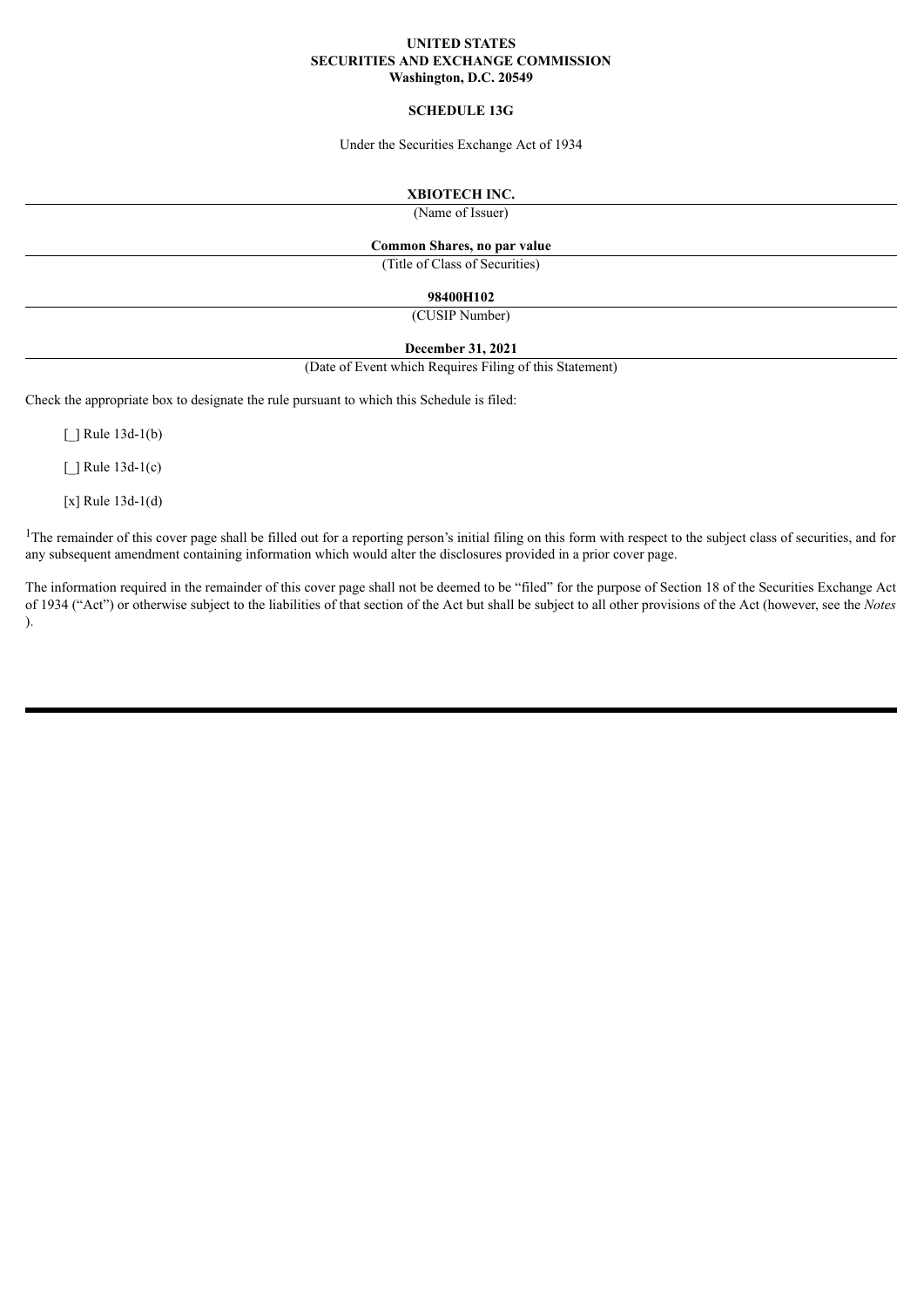# **SCHEDULE 13G**

| <b>CUSIP No.</b> | 98400H102 |
|------------------|-----------|

| 1                   | <b>Names of Reporting Persons</b>                                                       |                                 |  |  |  |
|---------------------|-----------------------------------------------------------------------------------------|---------------------------------|--|--|--|
|                     | Thomas Gut                                                                              |                                 |  |  |  |
| $\mathbf{2}$        | Check the appropriate box if a member of a Group (see instructions)                     |                                 |  |  |  |
|                     | (a) [ ]                                                                                 |                                 |  |  |  |
|                     | $(b)$ [ ]                                                                               |                                 |  |  |  |
| 3                   | <b>Sec Use Only</b>                                                                     |                                 |  |  |  |
| $\overline{4}$      | <b>Citizenship or Place of Organization</b>                                             |                                 |  |  |  |
|                     | Switzerland                                                                             |                                 |  |  |  |
| Number of           | 5                                                                                       | <b>Sole Voting Power</b>        |  |  |  |
| <b>Shares</b>       |                                                                                         | 3,914,111                       |  |  |  |
| <b>Beneficially</b> | 6                                                                                       | <b>Shared Voting Power</b>      |  |  |  |
|                     |                                                                                         |                                 |  |  |  |
| Owned by            |                                                                                         |                                 |  |  |  |
| Each                | $\overline{7}$                                                                          | <b>Sole Dispositive Power</b>   |  |  |  |
| Reporting           |                                                                                         | 3,914,111                       |  |  |  |
| Person              | 8                                                                                       | <b>Shared Dispositive Power</b> |  |  |  |
| With:               |                                                                                         |                                 |  |  |  |
| 9                   | <b>Aggregate Amount Beneficially Owned by Each Reporting Person</b>                     |                                 |  |  |  |
|                     | 3,914,111                                                                               |                                 |  |  |  |
| 10                  | Check box if the aggregate amount in row (9) excludes certain shares (See Instructions) |                                 |  |  |  |
|                     |                                                                                         |                                 |  |  |  |
| 11                  | Percent of class represented by amount in row (9)                                       |                                 |  |  |  |
|                     | 12.88%                                                                                  |                                 |  |  |  |
| 12                  | Type of Reporting Person (See Instructions)                                             |                                 |  |  |  |
|                     | ΙN                                                                                      |                                 |  |  |  |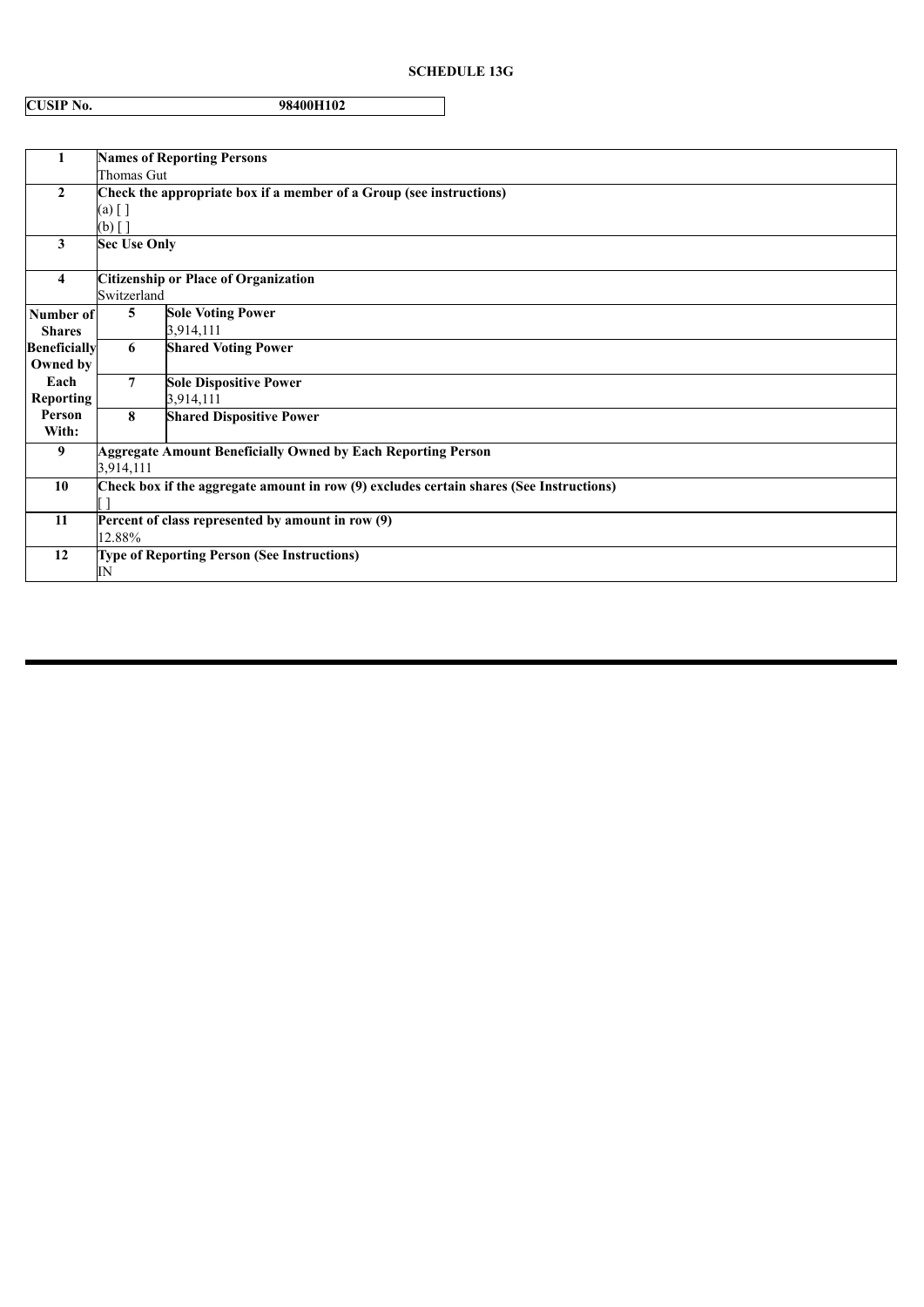| ÷<br>۰.<br>٠ |  |
|--------------|--|
|--------------|--|

| (a) | <b>Name of Issuer:</b> |
|-----|------------------------|
|     | XBiotech Inc.          |

### **(b) Address of Issuer's Principal Executive Offices:**

5217 Winnebago Ln, Austin, TX 78744

#### **Item 2.**

### **(a) Name of Person Filing:**

Thomas Gut

### **(b) Address of Principal Business Office or, if None, Residence:**

Thomas Gut c/o Lindenberg Family Office Ltd. Laternengasse 5 8001 Zurich, Switzerland

#### **(c) Citizenship:**

Switzerland

### **(d) Title and Class of Securities:**

Common Shares, no par value

#### **(e) CUSIP No.:**

98400H102

### Item 3. If this statement is filed pursuant to §§ 240.13d-1(b) or 240.13d-2(b) or (c), check whether the person filing is a:

Not Applicable

# **Item 4. Ownership**

As of December 31, 2021

### **(a) Amount Beneficially Owned:**

3,914,111 shares

### **(b) Percent of Class:**

12.88% Based upon 30,397,809 shares outstanding as of December 31, 2021.

### **(c) Number of shares as to which such person has:**

### **(i) Sole power to vote or to direct the vote:**

3,914,111 shares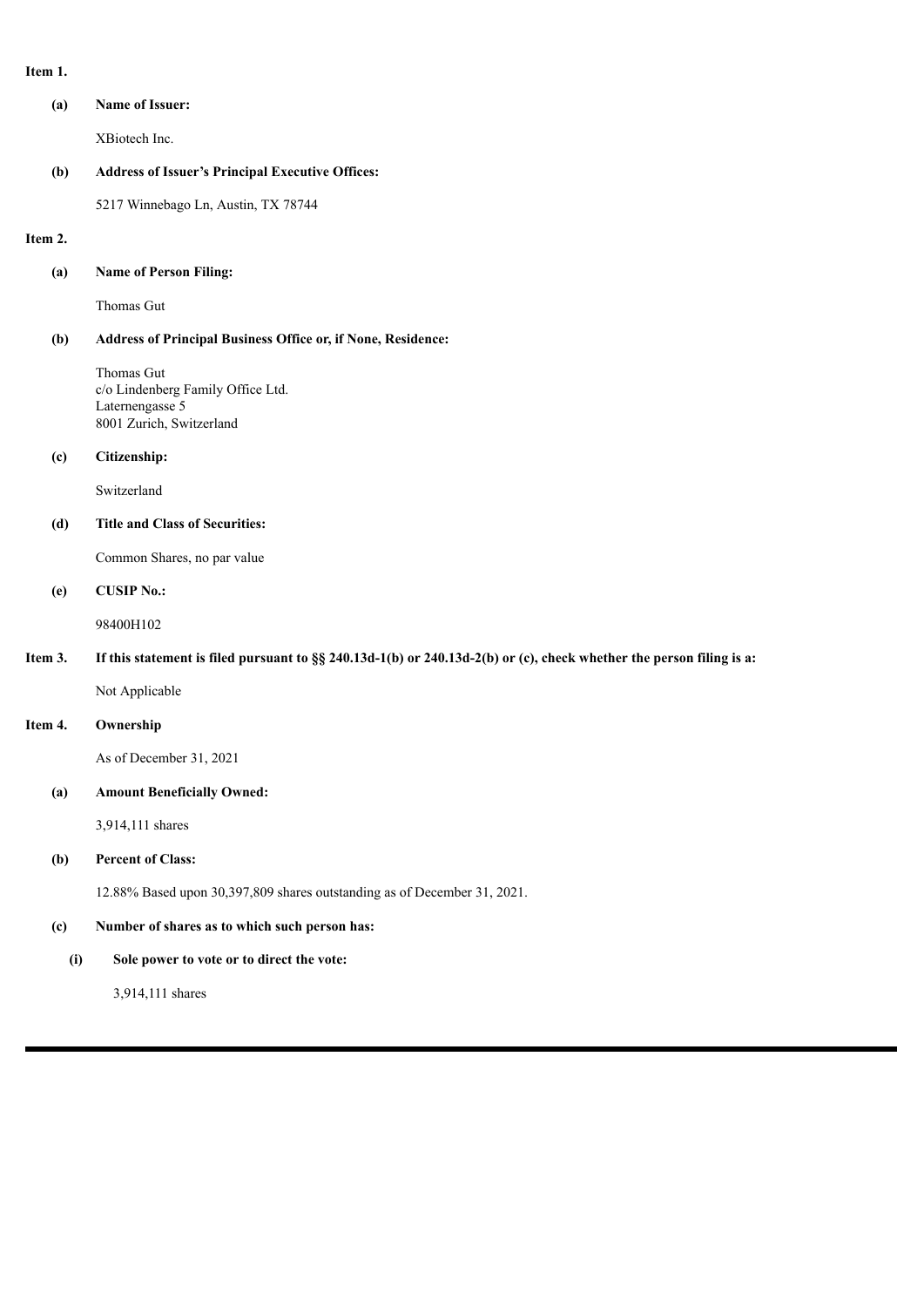| (ii)     | Shared power to vote or to direct the vote:                                                                                                           |
|----------|-------------------------------------------------------------------------------------------------------------------------------------------------------|
| (iii)    | Sole power to dispose or to direct the disposition of:                                                                                                |
|          | 3,914,111 shares                                                                                                                                      |
| (iv)     | Shared power to dispose or to direct the disposition of:                                                                                              |
| Item 5.  | Ownership of Five Percent or Less of a Class.                                                                                                         |
|          | Not Applicable                                                                                                                                        |
| Item 6.  | Ownership of more than Five Percent on Behalf of Another Person.                                                                                      |
|          | Not Applicable                                                                                                                                        |
| Item 7.  | Identification and classification of the subsidiary which acquired the security being reported on by the parent holding company or<br>control person. |
|          | Not Applicable                                                                                                                                        |
| Item 8.  | Identification and classification of members of the group.                                                                                            |
|          | Not Applicable                                                                                                                                        |
| Item 9.  | Notice of Dissolution of Group.                                                                                                                       |
|          | Not Applicable                                                                                                                                        |
| Item 10. | Certifications.                                                                                                                                       |
|          | Not Applicable                                                                                                                                        |